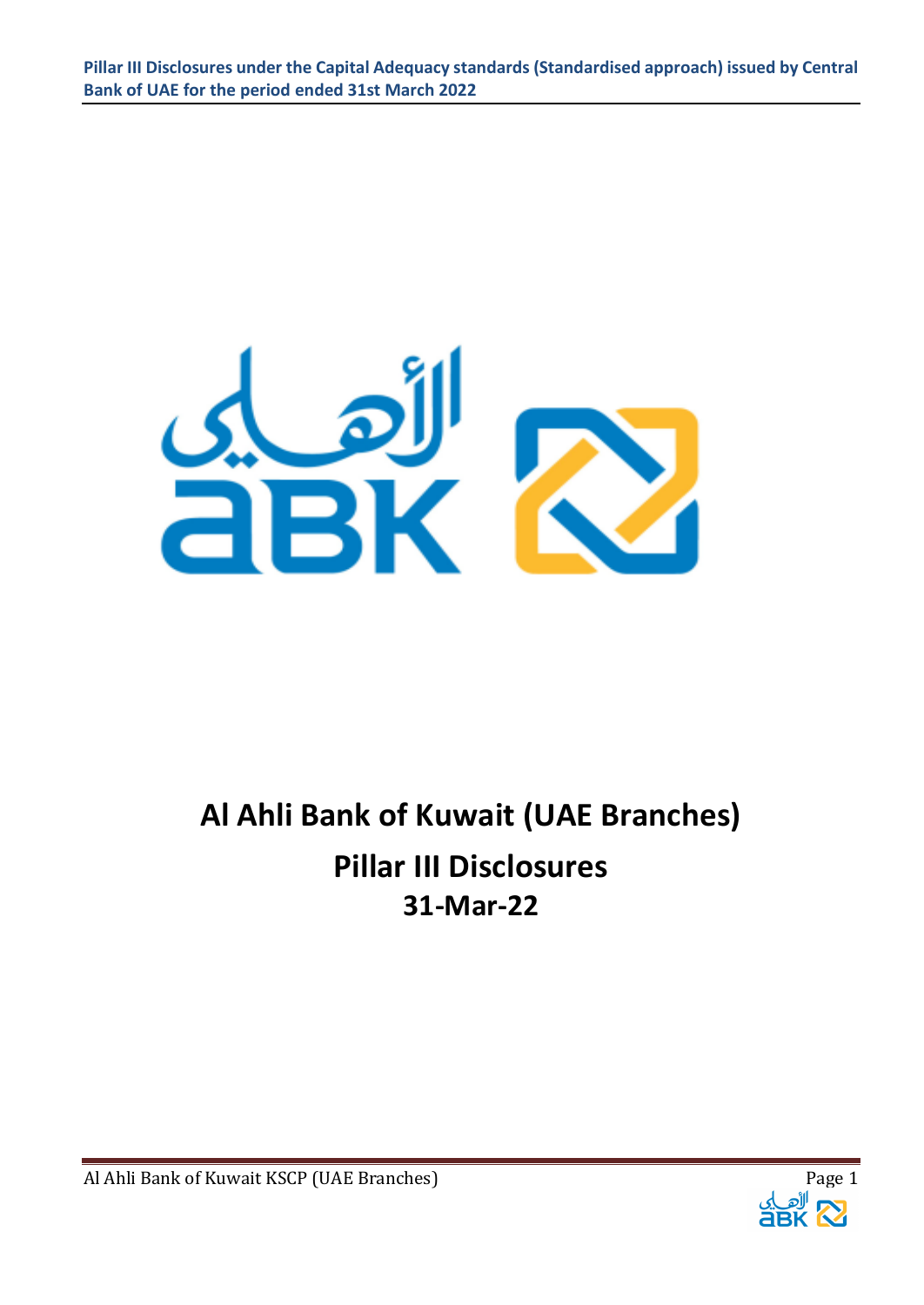#### **The Group Structure**

Al Ahli Bank of Kuwait KSCP (the Group) structure consists of parent bank in Kuwait, a wholly owned subsidiary in Kuwait (Ahli Capital Investment Company), a subsidiary bank in Egypt (Al Ahli Bank of Kuwait – Egypt) and operates in UAE through its branches in Dubai, Abu Dhabi and DIFC.

The Group is engaged in commercial banking activities, retail banking, international banking, treasury services , investment activities and advisory services.

The Pillar III Disclosure herein pertains to the activities of ABK UAE and all numbers are stated in AED thousands unless stated otherwise.

#### **Capital Structure**

The Central Bank of the UAE sets and monitors capital requirements for the branches of foreign banks.

ABK UAE, calculates its Capital Adequacy Ratio in line with the guidelines issued by the Central Bank of the UAE. The minimum capital adequacy ratio prescribed by the CBUAE was set to be maintained at 13.0% , at all times of Risk Weighted Assets (RWA), calculated as per the guidelines. Being branches of the Group the capital support remains at all times from the Parent entity.

ABK UAE's regulatory capital comprises of two tiers:

- Tier 1 Capital, which primarily include common Equity Tier 1 CET1 capital comprising of share capital, statutory reserve, other reserves and retained earnings, after deductions for goodwill and intangible assets, if any.
- Tier 2 Capital, which includes general provision of RWA under standardized approach (subject to maximum of 1.25 per cent of total credit risk weighted assets).

#### **Capital Management**

ABK UAE follows the Group capital management philosophy aimed at maintaining an optimum level of capital to enable it to pursue strategies that build long-term shareholder value, whilst always meeting minimum Pillar I as well as Pillar II capital requirements. The Pillar II capital requirements for ABK-UAE are also assessed similar to the Group's internal estimate of the capital required to cover all the material risks, including those which are not captured under Pillar I capital and these risks include credit concentration risk, interest rate risk in the banking book, liquidity risk, legal risk, residual operational risk, strategic risk and reputation risk.

The Group manages its capital in an integrated manner with the aim of maintaining strong capital ratios and high ratings. This calls for a balanced approach: maintaining capital levels that are sufficient to provide a high return to shareholders; meeting the requirements of regulators, rating agencies and other stakeholders (including deposit holders ), while supporting future business growth. The cost of capital and its composition in terms of its quality and stability is also considered.

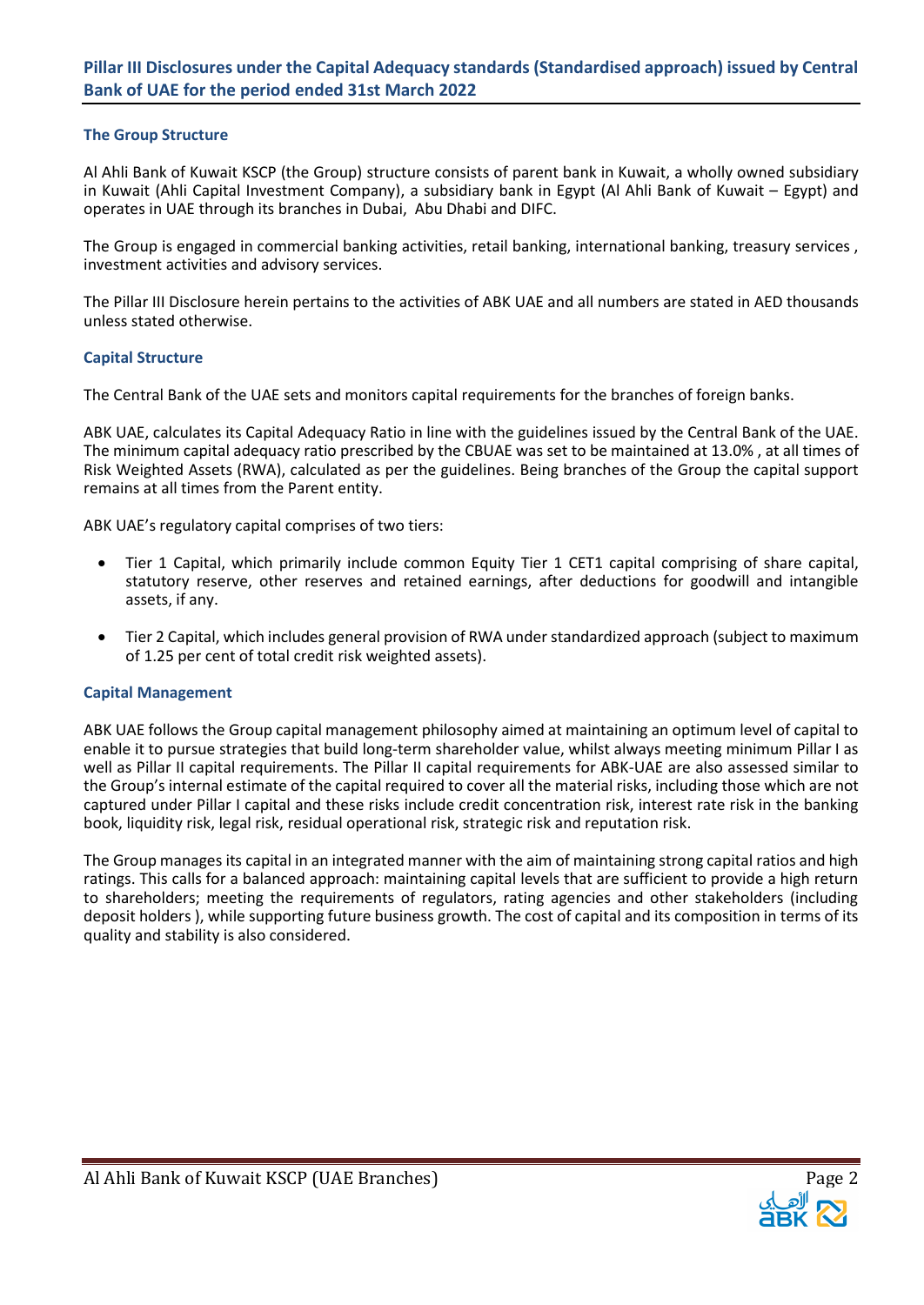## **TABLE KM1: Key metrics**

|                 |                                                                             | <b>Mar-22</b> | <b>Dec-21</b> |
|-----------------|-----------------------------------------------------------------------------|---------------|---------------|
|                 | <b>Available capital (amounts)</b>                                          |               |               |
| $\mathbf{1}$    | Common Equity Tier 1 (CET1)                                                 | 503,589       | 505,228       |
| 1a              | Fully loaded ECL accounting model                                           | 503,589       | 505,228       |
| $\overline{2}$  | Tier 1                                                                      | 503,589       | 505,228       |
| 2a              | Fully loaded ECL accounting model Tier 1                                    | 503,589       | 505,228       |
| 3               | <b>Total capital</b>                                                        | 527,804       | 531,829       |
| 3a              | Fully loaded ECL accounting model total capital                             | 527,804       | 531,829       |
|                 | <b>Risk-weighted assets (amounts)</b>                                       |               |               |
| 4               | Total risk-weighted assets (RWA)                                            | 2,123,265     | 2,353,915     |
|                 | Risk-based capital ratios as a percentage of RWA                            |               |               |
| 5               | Common Equity Tier 1 ratio (%)                                              | 23.72%        | 21.46%        |
| 5a              | Fully loaded ECL accounting model CET1 (%)                                  | 23.72%        | 21.46%        |
| 6               | Tier 1 ratio (%)                                                            | 23.72%        | 21.46%        |
| 6a              | Fully loaded ECL accounting model Tier 1 ratio (%)                          | 23.72%        | 21.46%        |
| 7               | Total capital ratio (%)                                                     | 24.86%        | 22.59%        |
| 7a              | Fully loaded ECL accounting model total capital ratio (%)                   | 24.86%        | 22.59%        |
|                 | Additional CET1 buffer requirements as a percentage of RWA                  |               |               |
| 8               | Capital conservation buffer requirement (2.5% from 2019) (%)                | 2.50%         | 2.50%         |
| 9               | Countercyclical buffer requirement (%)                                      |               |               |
| 10              | Bank D-SIB additional requirements (%)                                      |               |               |
| 11              | Total of bank CET1 specific buffer requirements (%) (row 8 + row 9+ row 10) | 2.50%         | 2.50%         |
| 12              | CET1 available after meeting the bank's minimum capital requirements (%)    | 14.36%        | 12.09%        |
|                 | <b>Leverage Ratio</b>                                                       |               |               |
| 13              | Total leverage ratio measure                                                | 5,967,349     | 6,699,260     |
| 14              | Leverage ratio (%) (row 2/row 13)                                           | 8.44%         | 7.54%         |
| 14a             | Fully loaded ECL accounting model leverage ratio (%) (row 2A/row 13)        | 8.44%         | 7.54%         |
|                 | Leverage ratio (%) (excluding the impact of any                             |               |               |
| 14 <sub>b</sub> | applicable temporary exemption of central bank reserves)                    | 8.44%         | 7.54%         |
|                 | <b>Liquidity Coverage Ratio</b>                                             |               |               |
| 15              | <b>Total HQLA</b>                                                           |               |               |
| 16              | Total net cash outflow                                                      |               |               |
| 17              | LCR ratio (%)                                                               |               |               |
|                 | <b>Net Stable Funding Ratio</b>                                             |               |               |
| 18              | Total available stable funding                                              |               |               |
| 19              | Total required stable funding                                               |               |               |
| 20              | NSFR ratio (%)                                                              |               |               |
|                 | <b>ELAR</b>                                                                 |               |               |
| 21              | <b>Total HQLA</b>                                                           | 785,894       | 785,412       |

Al Ahli Bank of Kuwait KSCP (UAE Branches) Page 3



h

 $\overline{\phantom{a}}$ 

Г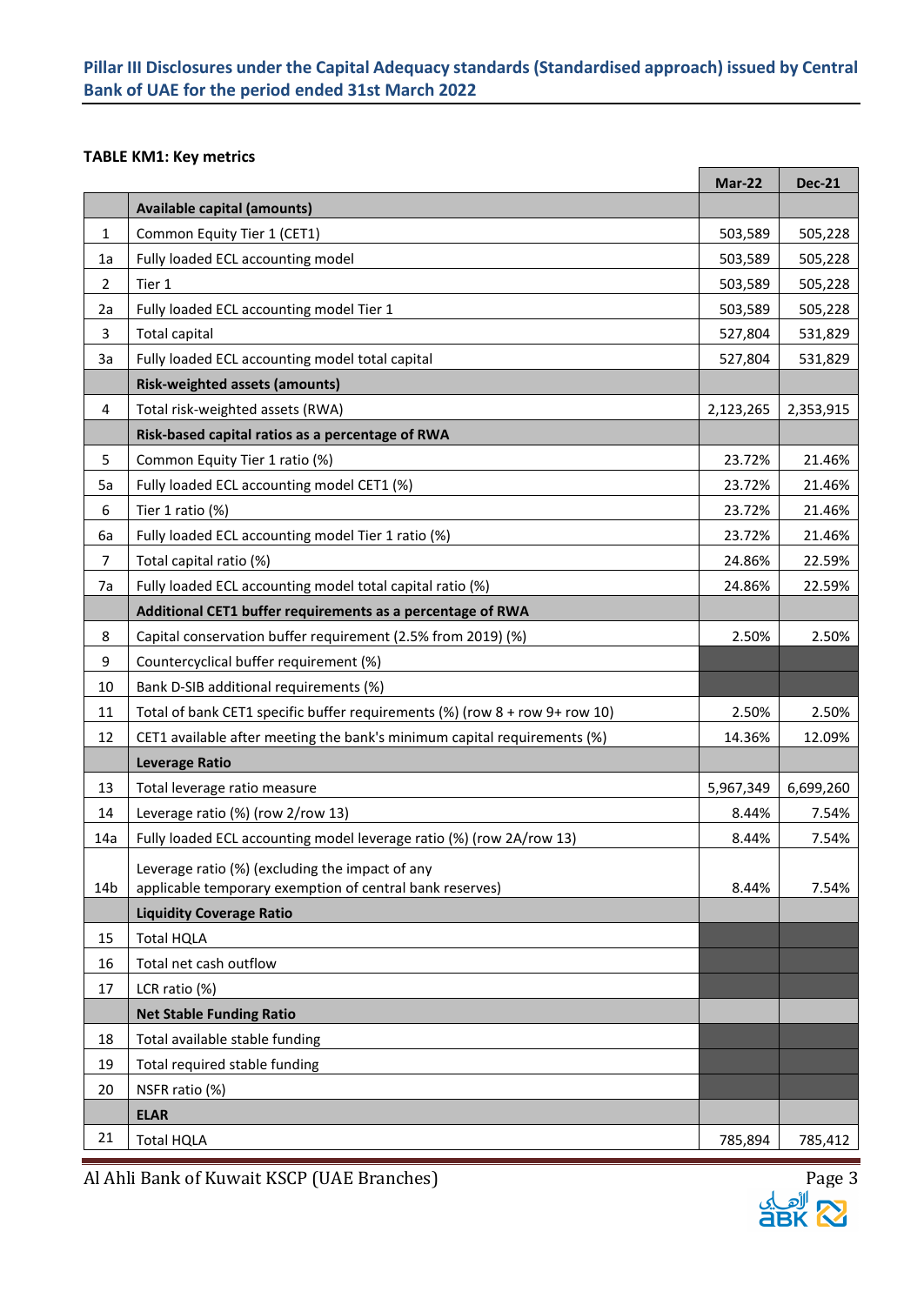| 22 | <b>Total liabilities</b>                | 4,804,541 | 5,518,844 |
|----|-----------------------------------------|-----------|-----------|
| 23 | Eligible Liquid Assets Ratio (ELAR) (%) | 16.36%    | 14.23%    |
|    | <b>ASRR</b>                             |           |           |
| 24 | Total available stable funding          | 2,987,814 | 2,991,665 |
| 25 | <b>Total Advances</b>                   | 2,626,849 | 2,640,052 |
| 26 | Advances to Stable Resources Ratio (%)  | 87.92%    | 88.25%    |

 $\overline{\phantom{a}}$ 

## **TABLE OV1: Overview of RWA**

|                |                                                                        | <b>RWA</b> |               | <b>Minimum</b><br>capital<br>requirements |
|----------------|------------------------------------------------------------------------|------------|---------------|-------------------------------------------|
|                |                                                                        | Mar-22     | <b>Dec-21</b> | Mar-22                                    |
| 1              | Credit risk (excluding counterparty credit risk)                       | 1,870,515  | 2,070,001     | 196,404                                   |
| $\overline{2}$ | Of which: standardised approach (SA)                                   | 1,870,515  | 2,070,001     | 196,404                                   |
| 3              |                                                                        |            |               |                                           |
| 4              |                                                                        |            |               |                                           |
| 5              |                                                                        |            |               |                                           |
| 6              | Counterparty credit risk (CCR)                                         | 66,656     | 58,118        | 6,999                                     |
| 7              | Of which: standardised approach for counterparty credit risk           | 66,656     | 58,118        | 6,999                                     |
| 8              |                                                                        |            |               |                                           |
| 9              |                                                                        |            |               |                                           |
| 10             |                                                                        |            |               |                                           |
| 11             |                                                                        |            |               |                                           |
| 12             | Equity investments in funds - look-through approach                    |            |               |                                           |
| 13<br>14       | Equity investments in funds - mandate-based approach                   |            |               |                                           |
| 15             | Equity investments in funds - fall-back approach<br>Settlement risk    |            |               |                                           |
| 16             | Securitisation exposures in the banking book                           |            |               |                                           |
|                |                                                                        |            |               |                                           |
| 17             |                                                                        |            |               |                                           |
| 18             | Of which: securitisation external ratings-based approach<br>(SEC-ERBA) |            |               |                                           |
| 19             | Of which: securitisation standardised approach (SEC-SA)                |            |               |                                           |
| 20             | Market risk                                                            | 413        | 1,814         | 43                                        |
| 21             | Of which: standardised approach (SA)                                   | 413        | 1,814         | 43                                        |
| 22             |                                                                        |            |               |                                           |
| 23             | Operational risk                                                       | 185,681    | 223,981       | 19,497                                    |
| 24             |                                                                        |            |               |                                           |
| 25             |                                                                        |            |               |                                           |
| 26             | Total (1+6+10+11+12+13+14+15+16+20+23)                                 | 2,123,265  | 2,353,915     | 222,943                                   |

Al Ahli Bank of Kuwait KSCP (UAE Branches) Page 4



h

T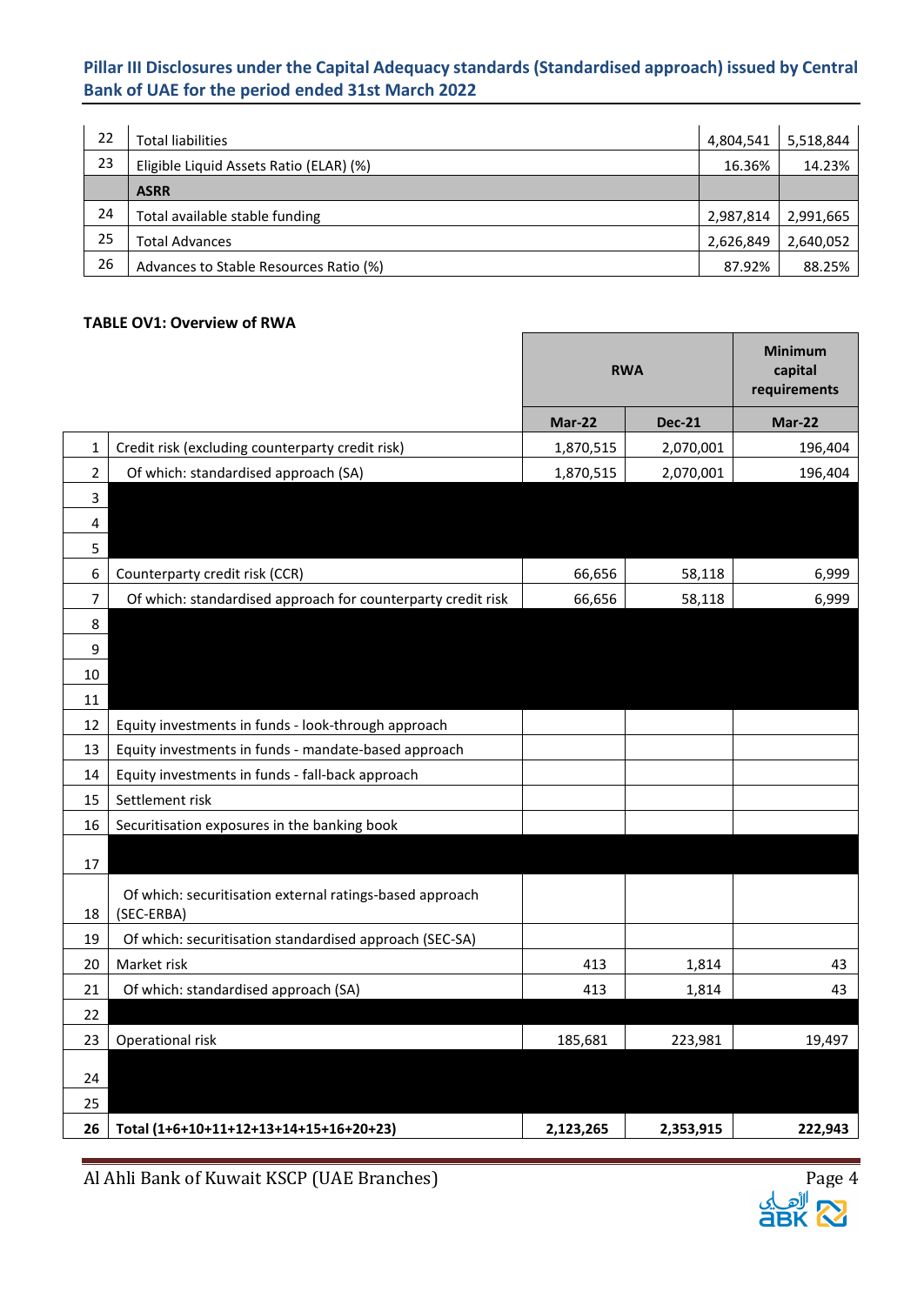Ē

## **TABLE LR2: Leverage ratio common disclosure**

|                                   |                                                                                                                                                         | Mar-22     | <b>Dec-21</b> |  |  |  |
|-----------------------------------|---------------------------------------------------------------------------------------------------------------------------------------------------------|------------|---------------|--|--|--|
| <b>On-balance sheet exposures</b> |                                                                                                                                                         |            |               |  |  |  |
| 1                                 | On-balance sheet exposures (excluding derivatives and securities financing transactions<br>(SFTs), but including collateral)                            | 3,697,850  | 3,854,032     |  |  |  |
| 2                                 | Gross-up for derivatives collateral provided where deducted from balance sheet assets<br>pursuant to the operative accounting framework                 |            |               |  |  |  |
| 3                                 | (Deductions of receivable assets for cash variation margin provided in derivatives<br>transactions)                                                     |            |               |  |  |  |
| 4                                 | (Adjustment for securities received under securities financing transactions that are<br>recognised as an asset)                                         |            |               |  |  |  |
| 5                                 | (Specific and general provisions associated with on-balance sheet exposures that are<br>deducted from Tier 1 capital)                                   |            |               |  |  |  |
| 6                                 | (Asset amounts deducted in determining Tier 1 capital)                                                                                                  |            |               |  |  |  |
|                                   | Total on-balance sheet exposures (excluding derivatives and SFTs) (sum of rows 1 to                                                                     |            |               |  |  |  |
| 7                                 | 6)                                                                                                                                                      | 3,697,850  | 3,854,032     |  |  |  |
|                                   | <b>Derivative exposures</b>                                                                                                                             |            |               |  |  |  |
| 8                                 | Replacement cost associated with all derivatives transactions (where applicable net of<br>eligible cash variation margin and/or with bilateral netting) | 164        | 3,560         |  |  |  |
| 9                                 | Add-on amounts for PFE associated with all derivatives transactions                                                                                     | 215,244    | 263,893       |  |  |  |
| 10                                | (Exempted CCP leg of client-cleared trade exposures)                                                                                                    |            |               |  |  |  |
| 11                                | Adjusted effective notional amount of written credit derivatives                                                                                        |            |               |  |  |  |
| 12                                | (Adjusted effective notional offsets and add-on deductions for written credit<br>derivatives)                                                           |            |               |  |  |  |
| 13                                | Total derivative exposures (sum of rows 8 to 12)                                                                                                        | 215,408    | 267,453       |  |  |  |
|                                   | <b>Securities financing transactions</b>                                                                                                                |            |               |  |  |  |
| 14                                | Gross SFT assets (with no recognition of netting), after adjusting for sale accounting<br>transactions                                                  |            |               |  |  |  |
| 15                                | (Netted amounts of cash payables and cash receivables of gross SFT assets)                                                                              |            |               |  |  |  |
| 16                                | CCR exposure for SFT assets                                                                                                                             |            |               |  |  |  |
| 17                                | Agent transaction exposures                                                                                                                             |            |               |  |  |  |
| 18                                | Total securities financing transaction exposures (sum of rows 14 to 17)                                                                                 | 0          | 0             |  |  |  |
|                                   | Other off-balance sheet exposures                                                                                                                       |            |               |  |  |  |
| 19                                | Off-balance sheet exposure at gross notional amount                                                                                                     | 2,586,383  | 2,954,468     |  |  |  |
| 20                                | (Adjustments for conversion to credit equivalent amounts)                                                                                               | $-532,292$ | $-376,693$    |  |  |  |
| 21                                | (Specific and general provisions associated with off-balance sheet exposures deducted<br>in determining Tier 1 capital)                                 |            |               |  |  |  |
| 22                                | Off-balance sheet items (sum of rows 19 to 21)                                                                                                          | 2,054,091  | 2,577,775     |  |  |  |
|                                   | <b>Capital and total exposures</b>                                                                                                                      |            |               |  |  |  |
| 23                                | Tier 1 capital                                                                                                                                          | 503,589    | 505,228       |  |  |  |
| 24                                | Total exposures (sum of rows 7, 13, 18 and 22)                                                                                                          | 5,967,349  | 6,699,260     |  |  |  |
|                                   | Leverage ratio                                                                                                                                          |            |               |  |  |  |

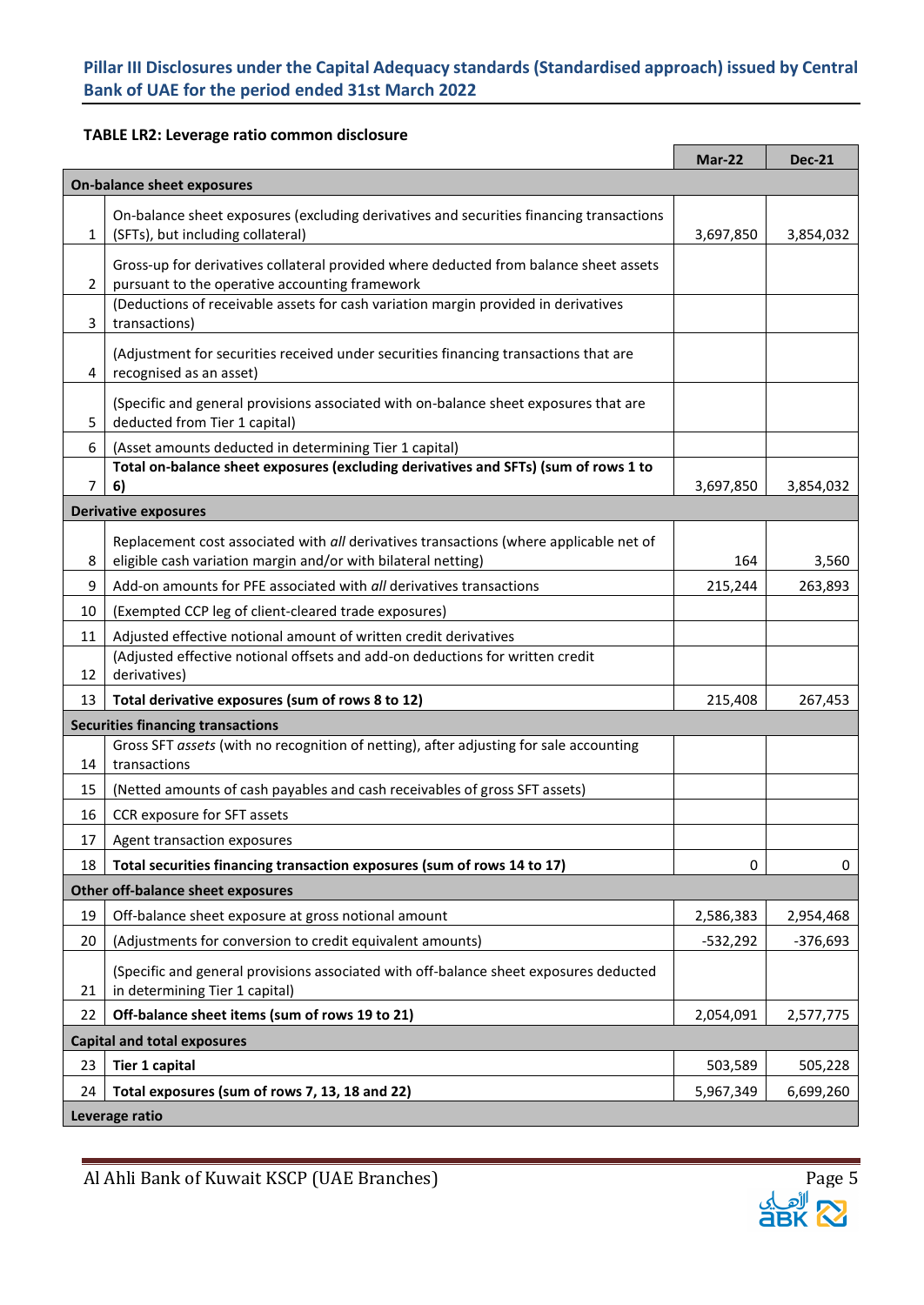| 25  | Leverage ratio (including the impact of any applicable temporary exemption of<br>central bank reserves) | 8.44% | 7.54% |
|-----|---------------------------------------------------------------------------------------------------------|-------|-------|
| 25a | Leverage ratio (excluding the impact of any applicable temporary exemption of central<br>bank reserves) |       |       |
| 26  | CBUAE minimum leverage ratio requirement                                                                | 3%    | 3%    |
|     | Applicable leverage buffers                                                                             |       |       |

### **TABLE ELAR: Eligible Liquid Assets Ratio**

| $\mathbf{1}$ | <b>High Quality Liquid Assets</b>                                                             | <b>Nominal amount</b> | <b>Eligible Liquid Asset</b> |
|--------------|-----------------------------------------------------------------------------------------------|-----------------------|------------------------------|
| 1.1          | Physical cash in hand at the bank + balances with the CBUAE                                   | 785,894               |                              |
| 1.2          | UAE Federal Government Bonds and Sukuks                                                       | 0                     |                              |
|              | Sub Total (1.1 to 1.2)                                                                        | 785,894               | 785,894                      |
| 1.3          | UAE local governments publicly traded debt securities                                         | 0                     |                              |
| 1.4          | UAE Public sector publicly traded debt securities                                             | 0                     |                              |
|              | Sub total (1.3 to 1.4)                                                                        | $\Omega$              | $\Omega$                     |
| 1.5          | Foreign Sovereign debt instruments or instruments issued by their<br>respective central banks | 0                     | $\mathbf 0$                  |
| 1.6          | <b>Total</b>                                                                                  | 785,894               | 785,894                      |
| $\mathbf{2}$ | <b>Total liabilities</b>                                                                      |                       | 4,804,541                    |
| 3            | Eligible Liquid Assets Ratio (ELAR)                                                           |                       | 16.36%                       |

#### **TABLE ASRR: Advances to Stables Resource Ratio**

|                |     | <b>Items</b>                                                                          | Mar-22    | <b>Dec-21</b> |
|----------------|-----|---------------------------------------------------------------------------------------|-----------|---------------|
| $\mathbf{1}$   |     | <b>Computation of Advances</b>                                                        | Amount    | Amount        |
|                | 1.1 | Net Lending (gross loans - specific and collective provisions + interest in suspense) | 2,505,304 | 2,442,828     |
|                | 1.2 | Lending to non-banking financial institutions                                         | 100,100   | 106,773       |
|                | 1.3 | Net Financial Guarantees & Stand-by LC (issued - received)                            | 14,536    | $-5,552$      |
|                | 1.4 | <b>Interbank Placements</b>                                                           | 6,909     | 96,003        |
|                | 1.5 | <b>Total Advances</b>                                                                 | 2,626,849 | 2,640,052     |
| $\overline{2}$ |     | <b>Calculation of Net Stable Ressources</b>                                           |           |               |
|                | 2.1 | Total capital + general provisions                                                    | 558,906   | 560,114       |

Al Ahli Bank of Kuwait KSCP (UAE Branches)<br>القطاعة المسابق المستخدمة بن المستخدمة بن المستخدمة بن المستخدمة بن المستخدمة بن المستخدمة بن المستخدمة بن ال<br>جمل المستخدمة المستخدمة المستخدمة المستخدمة المستخدمة المستخدمة المس